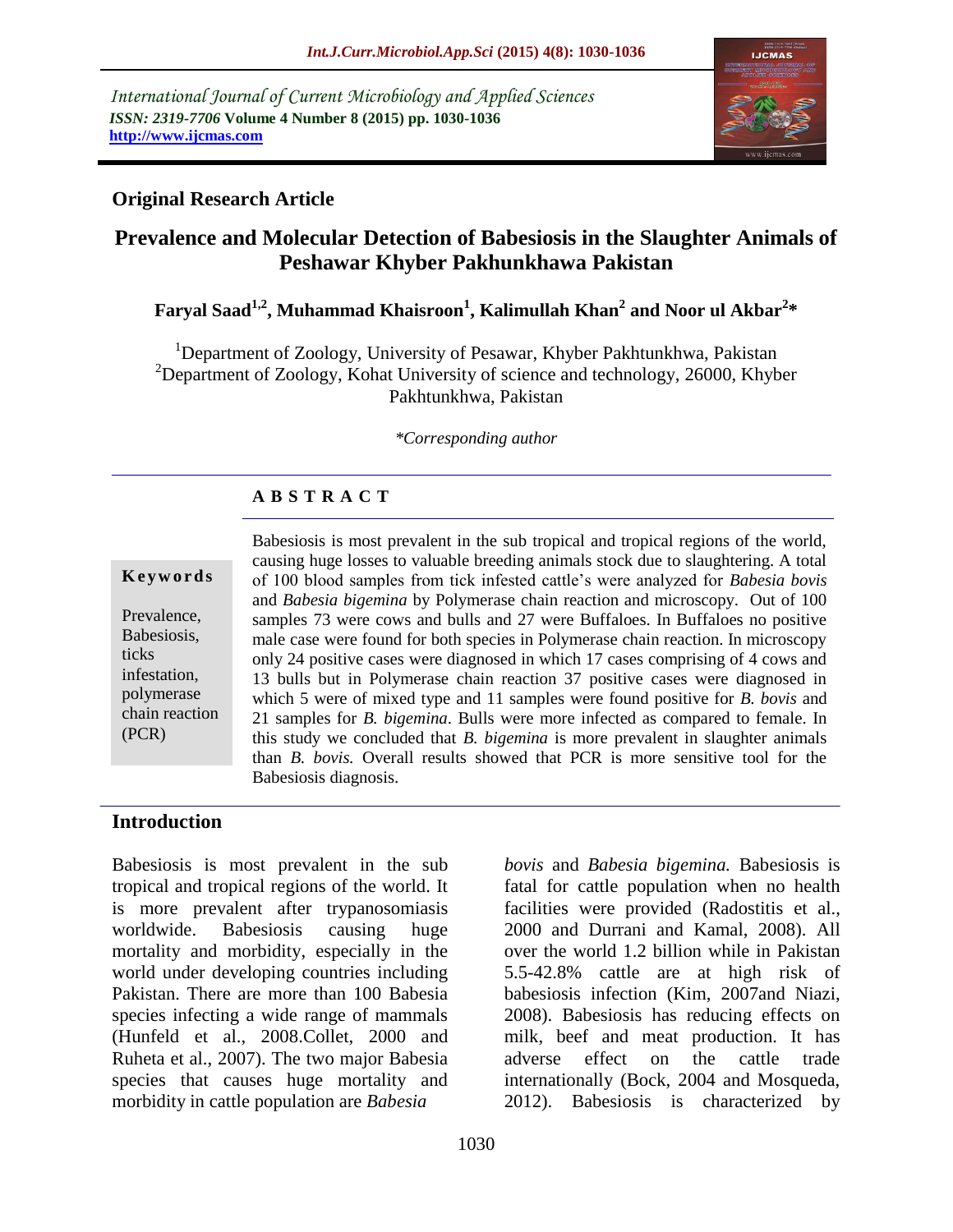anemia, fever and haemolysis. It also causes infertility in males and miscarriage in females. *Babesia bovis* is more pathogenic as compared to *Babesia bigemina* (Iseki, 2010). Babesiosis in infected animals can be diagnosed by microscopy technique but this method is time consuming and having low sensitivity. Polymerase chain reaction presents a substitute approach for the diagnosis having high sensitivity and specificity (Zulfiqar et al., 2012 and Centers for Disease Control and Prevention, 2013). Keeping in view the loss in international cattle trade and loss of valuable breeding stock of animals due to slaughtering, the present study was intended to be acquainted with prevalence and molecular detection of babesiosis in the slaughter of Peshawar Khyber Pakhunkhawa Pakistan.

### **Material and Methods**

### **Study Area**

Blood samples were collected from the different slaughter animal houses of Peshawar, which is located in large valley near eastern end of Khyber Pass close to pak Afghanistan border. Geographically it is 34̊  $0'$  28" North,  $71^{\circ}34$  ' 24" East, having temperature range 25-40 $\degree$ . The winter rain fall level is higher than summer.

### **Specimen collection**

A total of 100 blood samples were collected from May, 2011 to Nov, 2011 in sterilized vacationer having capacity of 5ml from jugular vein, including 27 buffaloes, 73 bull and cows after the approval of ethical Committee University of Peshawar. Data with characteristics of the animals that were specie, gender and tick infestation along with symptoms were reported.

### **Sample Processing**

The blood samples were processed through

microscopy, Polymerase chain reaction and finally through Gel electrophoresis.

### **Microscopy**

Thin blood smears were prepared on a clean glass slide, Fixed with Methanol for 1 minute and Stained with Giemsa stain (1:10 dilution) for 30minutes. After staining, slides were washed with tape water and dried in air. Finally the stained slides under 100x magnification of Olympus microscope were observed for *Babesia bigemina* and *Babesia bovis,* by studying their morphological individuality described by (Soulsby., 1982).

### **DNA Extraction and Amplification (PCR)**

DNA was extracted through the rapid boiling method as described by Foley et al (Foley, 1992). The extracted DNA was stored at -20c˚. For the DNA amplification of *Babesia bigemina* and *Babesia bovis*  Polymerase chain reaction was used. Two separate reaction mixture were prepared having extracted DNA 2.0 ul. dNTPs(10mM) 1.0ul, 10xPCR buffer 2.0ul, Mgcl2 (25mM) 2.5ul, Taq DNA polymerase (2u/ul) 1.0ul, forward and reverse primer each 1.5ul (Figueroa, 1992), having sequence as provided by different researchers (Allsopp, 1993 and Guido, 2002) as in Table 1. The Thermal cycler was set for 30 cycles. Denaturing of samples was done at 94C˚ for 5 minutes, annealing at 94C° for 30 second, 60C° for 45 seconds and extension at 60C˚ for 7 minutes (Figueroa, 1992).

### **Gel Electrophoresis**

Gel electrophoresis of the PCR product was carried out by using 0.7% agarose gel in 10x TBE (10 times) working solution with Ethidium bromide (1ug/ml) stain. A DNA ladder 50base pair mixed with DNA loading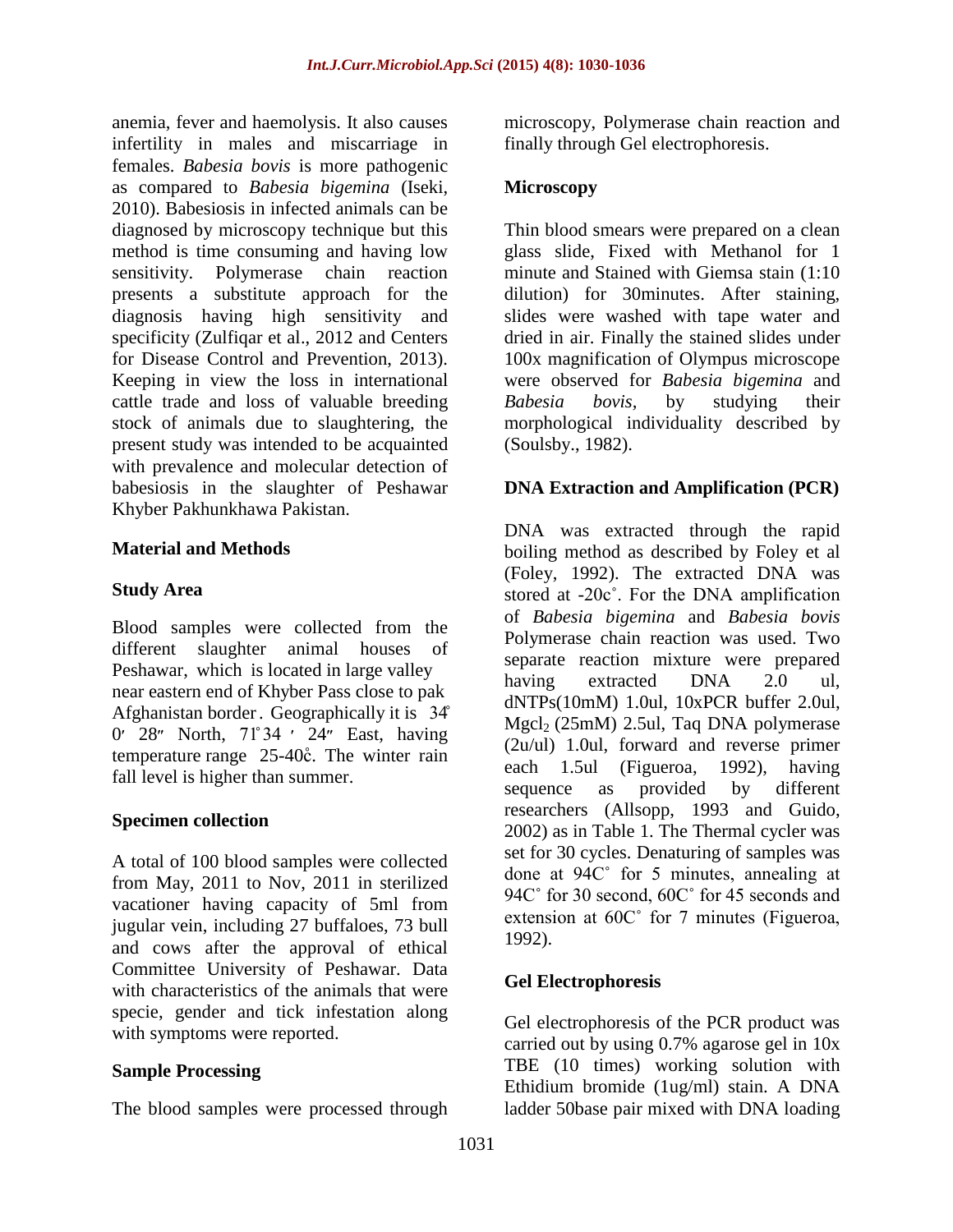buffer was also used. 541 bp and 1124 bp DNA products of *Babesia bovis* and *Babesia bigemina* respectively were visualized by UV transilluminater.

# **Data Analysis**

Statistical analysis was performed by using ANNOVA at significance level P˂0.05 statistically and one-sample T test using by using Statistic version 9.

## **Prevalence Rate**

The prevalence rate was determined by the following formula, Prevalence Rate = (No. of parasite detected in blood samples/Total no. of blood samples examined)  $\times 100$ 

### **Results and Discussion**

The overall prevalence of babesiosis was 61% (61/100) in the slaughter animals of Peshawar recorded by microscopy and PCR. Among these 61%, 24% and 37% were positive by microscopy and PCR respectively during this study. In microscopic technique Out of 24 positive Babesia samples 16 were of Babesia bigemina having 3 cows and 13 bulls and 8 of Babesia bovis including 8 buffaloes (6 female and 2 male), indicating that Babesia bigemina is more prevalent in slaughter animals of Peshawar than Babesia bovis as presented in Table 2.

The PCR results showed that out of 100 blood samples 37 samples were positive having 5 mixed type infection. In 37 samples 7 bulls and 2 cows were infected by *Babesia bovis* while 14 bulls and 1 cow was infected with *Babesia bigemina* while only 2 female Buffaloes were infected with *Babesia bovis* and 6 female Buffaloes were infected with *Babesia bigemina.* The highest prevalence of *Babesiosis* was found in the Bulls then cows; also incidence rate of

Babesiosis was greater in cattle's then in Buffaloes. Mixed infection was also found in 5 animals by PCR having 3 males and 2 females as shown in table 3. No positive male buffalo case was observed for both species in PCR assay.

In the present study stated that in out of 100 samples 24% were detected by microscopy and 32% were detected by PCR while the mixed infection was observed 5% as shown in Figure No. 1. It was also observed that all slaughter animals from which Blood were collected have ticks infestation.

For the prevalence of Babesiosis ticks of that region are instrumental from the epidemiological point of view. Diseases transmitted by the ticks are economically important throughout the world (Uilenberg, 1992). Recovered animals are carriers which are important in the transmission by the ticks (Oliveira, 1995). In many countries including South and Central America, Africa, United States and Australia 1.2 billion Babesiosis cases are estimated (Terkawi, 2011).

In Northern areas of Pakistan ticks species such as *Boophilus microplus, Hypoderma lineatum, Hyalomma a.a.natolicum*, and *Hyalomma aegyptium* in cattle's were reported (Ali, 1986). Goff and their fellows showed high prevalence of Babesiosis both in calves and in adult animals (Goff, 2002). Zulfiqar and other scientists., (2011). worked on Babesia bovis in large ruminants of southern Punjab and their effect on different aspects of serum biochemical and Hematological profile. They concluded that age of animals, presence of ticks on animals; ticks of dogs in relation to herds are instrumental in *Bovine babesiosis* in large ruminants. *Babesiosis* is acquired during pasteurization and associated to vector tick (Zulfiqar et al., 2012).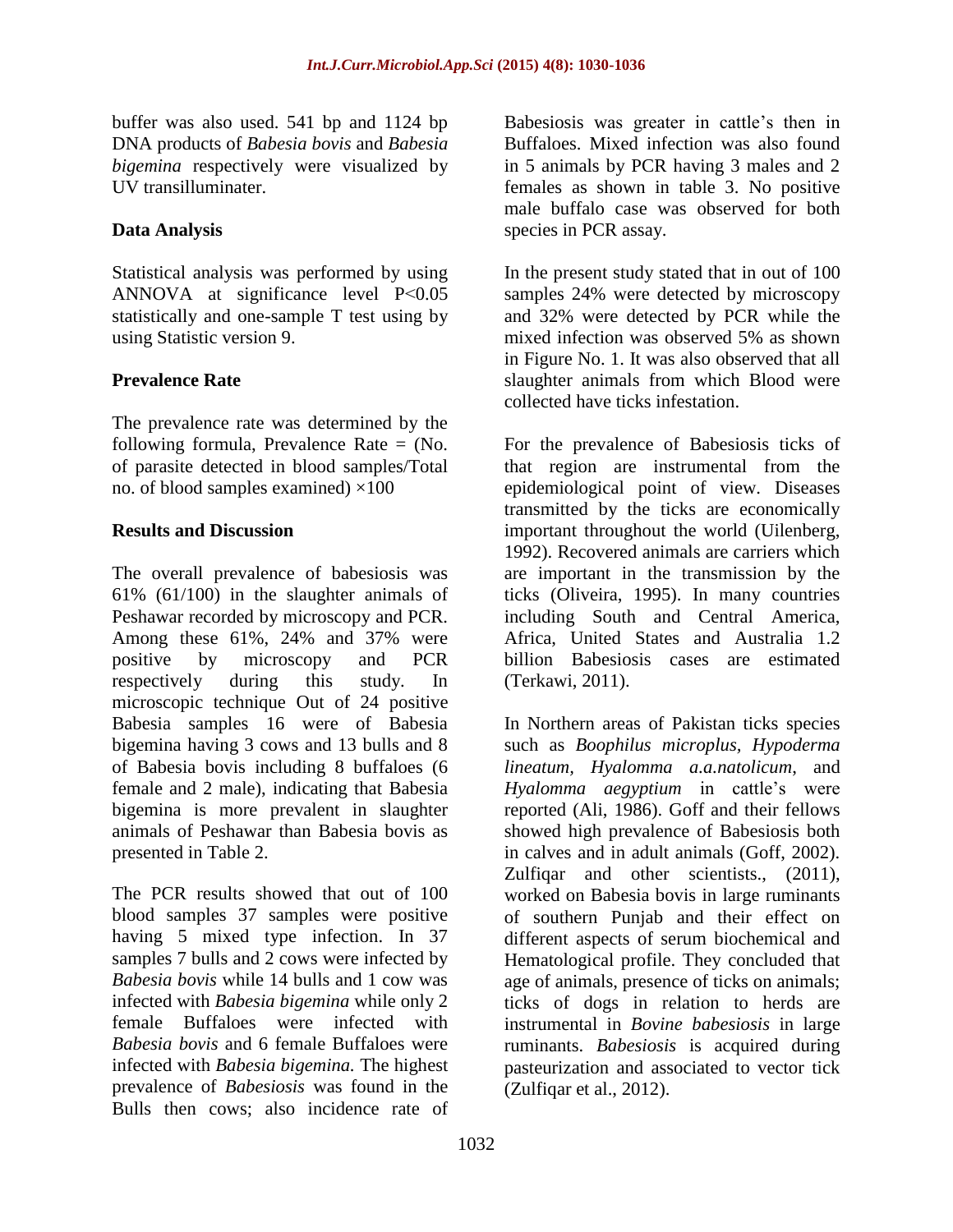| <b>Primer</b>   | sequence                      | <b>Target position on genome</b> | <b>Predicated ampleon size</b> |
|-----------------|-------------------------------|----------------------------------|--------------------------------|
| A               | <i>Babesia bovis</i> specific |                                  |                                |
| BF1             | CTGTCGTACCGTTGGTTGAC          | 675-694                          | 541bp                          |
| BR <sub>2</sub> | CGCACGGACGGAGACCGA            | 1215-1198                        |                                |
| B               | Babesia bigemina specific     |                                  |                                |
| BF3             | <b>TGGCGGCGTTTATTAGTTCG</b>   | 409-428                          | 1124bp                         |
| BR4             | <b>CCACGCTTGAAGCACAGGA</b>    | 1532-1515                        |                                |

#### **Table.1** Primers used in PCR

**Table.2** Species and sex wise data base on Microscopy

| S/No | <b>Species</b>     | <b>Positive</b> | <b>Male</b><br>(%) | Female $(\% )$ | <b>Frequency</b><br>$\mathcal{O}(0)$ | Value  |
|------|--------------------|-----------------|--------------------|----------------|--------------------------------------|--------|
|      | <b>B.</b> bigemina | 16              | 13                 | 3(18.75)       | 66.67                                |        |
|      |                    |                 | (81.25)            |                |                                      | 0.0662 |
| ∠    | <b>B.bovis</b>     |                 | 2(25)              | 6(75)          | 33.33                                |        |

(%) used for percentage, (p) for significance

| S.no           | <b>Species</b> | male | female   | <b>Frequency</b> | Frequency $(\% )$ | <b>P</b> Value |
|----------------|----------------|------|----------|------------------|-------------------|----------------|
|                | <b>Babesia</b> | 14   | −        |                  | 56.76             | 0.0702         |
|                | bigemina       |      |          |                  |                   |                |
| $\overline{2}$ | <b>Babesia</b> |      | 4        |                  | 29.73             |                |
|                | bovis          |      |          |                  |                   |                |
| 3              | <b>Mixed</b>   |      | $\gamma$ |                  | 13.51             |                |
|                | infection      |      |          |                  |                   |                |

**Table.3** Species and sex wise data based on PCR

(%) used for percentage, (p) for significance

#### **Figure.1** Comparisons of Babesiosis based on Microscopy and PCR

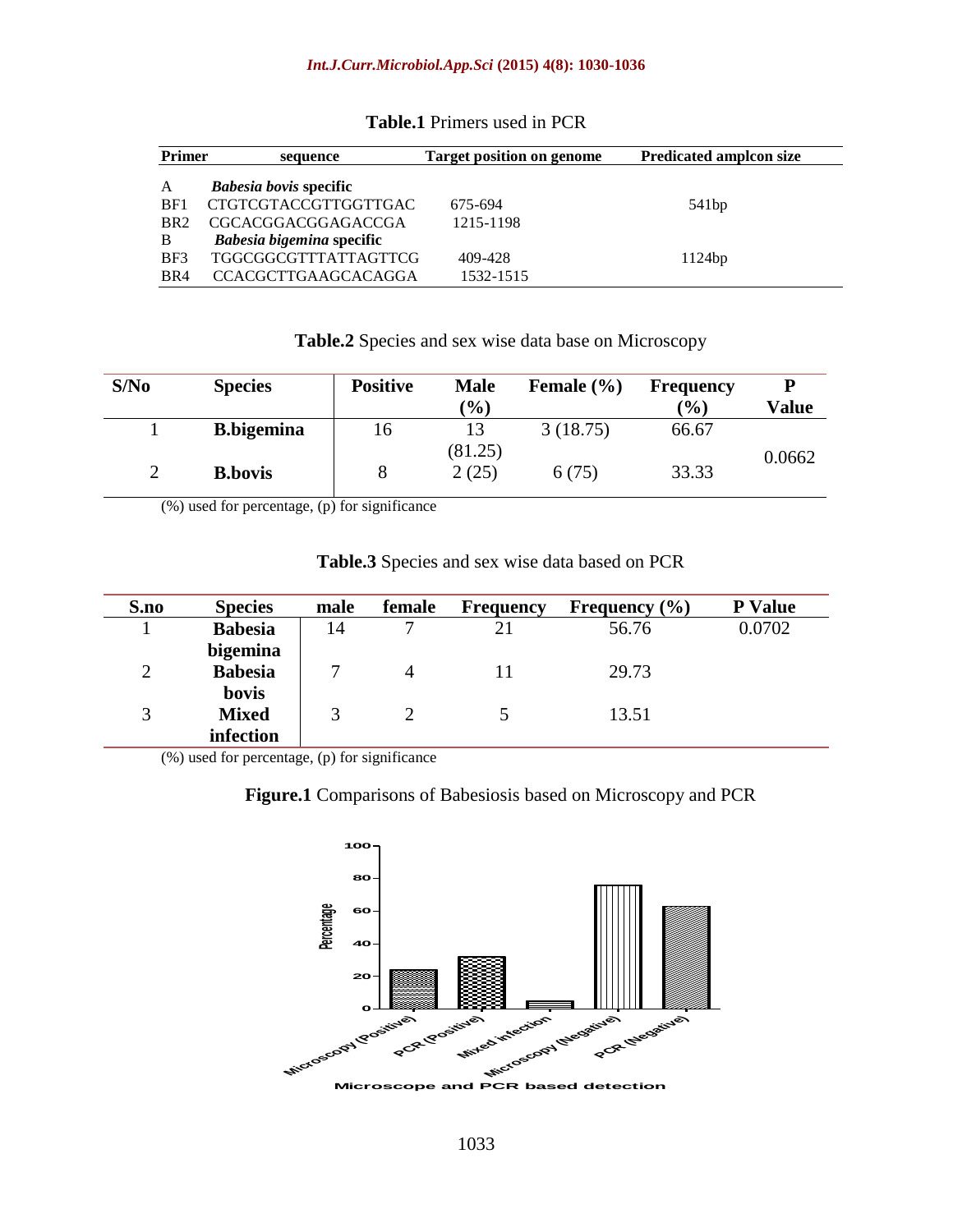For the diagnosis of Babesiosis most commonly used method is blood smearing in acute cases but in carrier stages where the infection is too low, where more sensitive tools are needed; because Microscopy does not detect the infection in early stage or carrier stage and PCR is most reliable and sensitive method, which diagnose the low grade infections as shown in table 4. In our study some animals were symptom less but their infectivity was shown by PCR indicating *Babesia* species carrier stage which showed the same result as described by Durani and Kamal.,(2008), that the PCR sensitivity in carrier cattle's is 0.000040%. In this research article incidence of *Babesia bigemina* is at high level followed by *Babesia bovis,* as identified by PCR showing 11 cases were of *B.bovis* and 21 of *B.bigemina* as shown in table 3.

Microscopic technique has many drawbacks due to low sensitivity and specificity. Microscopic technique fails to diagnose low level parasitemic cases because of environmental contamination, low quality stain and methanol or having misappropriated concentration, unclean slides or greasy slides and low grade oil emersion (Cadder et al., 1996 and Mesplet et al., 2011). Regarding our results we also observed that PCR efficiency depend on exact amount of using chemicals, even quantity in points may alter the results.

PCR can give false negative results due to absence of target sequence or primer inaccessibility. Absence of target sequence is due to mutation/ deletion of homologous sequence to the primers, denaturation of the DNA during DNA extraction and storage. PCR can give also negative results when amplification failed due to inhibitory sample workings (Jr Barker et al., 1994). PCR has high sensitivity and specificity as compared to microscopy. In our study we concluded

that usefulness of smear examination is less then Polymerase chain reaction. Microscopy needs expert eye, expert in blood smear preparation and high quality Giemsa stain, because stain can altered the results.

The overall results showed high incidence of Babesia bigemina, both by microscopy and PCR technique in the slaughter animals of Peshawar Khyber Pakhunkhawa, Pakistan.

Results of this study showed that *Babesiosis* is prevalent in the Peshawar after *Theileriosis* infection, showing incidence of *Babesia bigemina* is more than the *Babesia bovis*. Also our results support the use of PCR as a sensitive tool for the Babesiosis diagnosis. A massive vaccination programmed should be started to reduce mortality rate. There should be professional diagnostic laboratories for the diagnosis of *Babesiosis*. Local Government should use variety of management programs to reduce the diseased cattle's import**.**

### **Acknowledgement**

The authors are highly indebted to departmental colleagues for their support. I would like to thanks Higher Education Commission, Pakistan for their research grants.

# **Competing interest**

Author has declared that no competing interests exist.

# **References**

- Hunfeld KP, Hildebrandt A and Gray JS, Babesiosis Recent insights into an ancient disease, Int J Parasitol, 2008, 38, 1219–1237.
- Collett MG, Survey of canine babesiosis in South Africa, JS Afr Vet Assoc,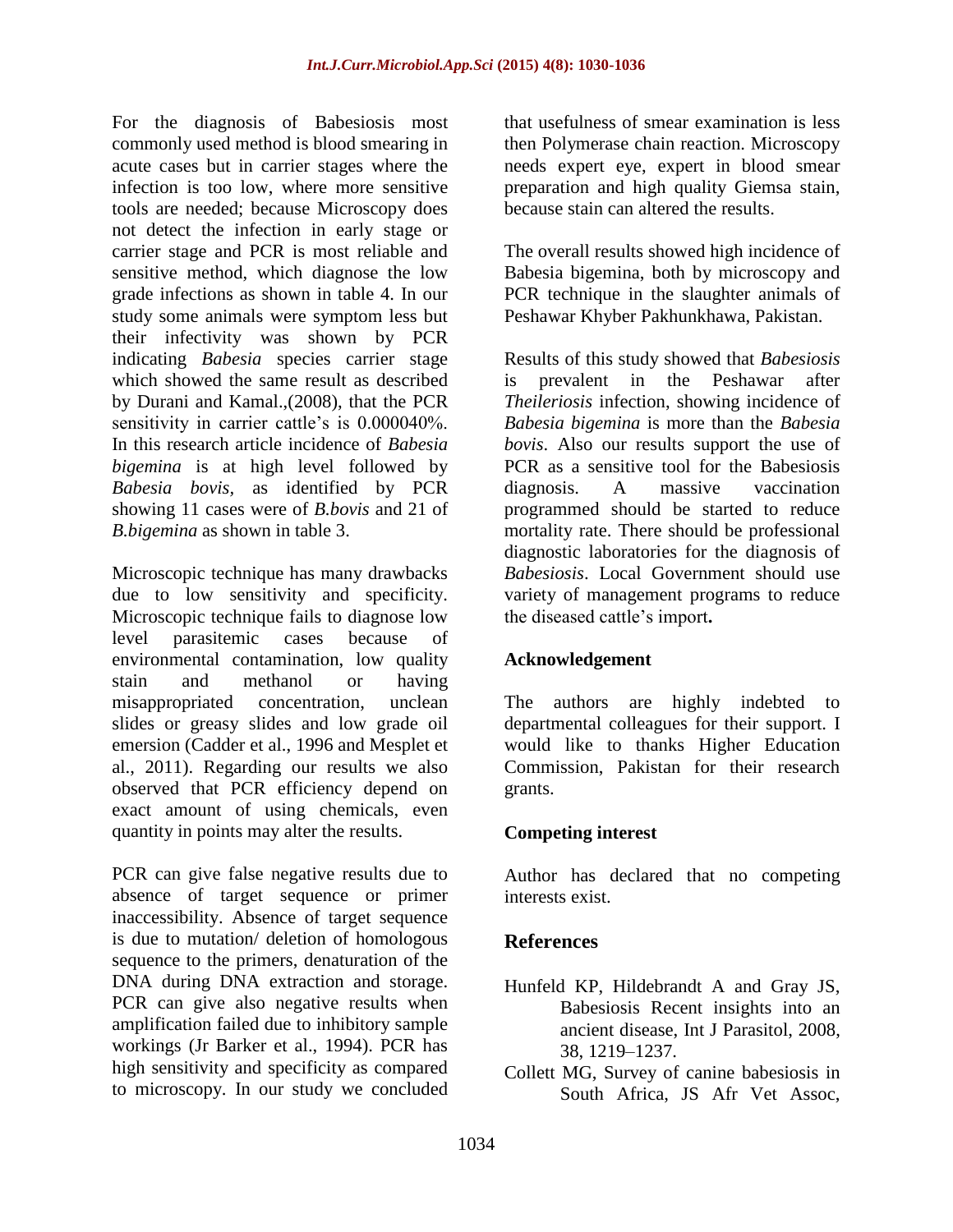2000, 71, 180–186.

- Ruheta FM, Mkonyi MR, Malamsha PA and PC, Epidemiological aspects and economic impact of bovine theileriosis (East Coast fever) and its control preliminary assessment with special reference to Kibaha district, Tanzania, Vet J, 2007, 173, 384–390.
- Radostitis O, Blood M C, Gay C C and Hinchcliff K W, VeterinaryMedicine, 9th Edition, Saunders WB, London, 2000, Pp,1289–1296.
- Durrani AZ, Kamal N, Identification of ticks and detection of blood protozoa in friesian cattle by polmerase chain reacton test and estimation of blood parameters in district Kasur, Pakistan, Trop Anim Health Prod, 2008, 40(6), 441-447.
- Kim C, Iseki H, Herbas M S, Yokoyama N, Suzuki H, Xuan X, Fujisaki K and Igarashi I, Development of Taqman-Based Real-Time PCR Assays for Diagnostic Detection of Babesia bovis and Babesia bigemina, Am J Trop Med Hyg, 2007, 77(5), 837– 841.
- Niazi N, Khan M S, Avais M, Khan J A, Pervez K and Ijaz M, A study on babesiosis in calvesm at livestock experimental station Qadirabad and adjascent areas, Sahiwal, Pakistan, Pak J Agri Sci, 2008, 45,13-16.
- Bock R, Jackson L, de Vos A and Jorgensen W, Babesiosis of cattle,J Parasitol, 2004, 129, 247-69.
- Mosqueda J, Olvera Ramírez A, Aguilar Tipacamú G and Cantó GJ, CurrentAdvances in Detection and Treatment of Babesiosis, Curr Med Chem, 2012, 19,1504-1518.
- Iseki H, Zhou Z, Kim C, Inpankaew T, Sununta C, Yokoyama N, Xuan X, Jittapalapong S, Igarashi I, Seroprevalence of Babesia infections

of dairy cows in northernThailand, Vet Parasitol, 2010, 170, 193-196.

- Zulfiqar S, Shahnawaz S, Ali M, Bhutta AM, Iqbal S, Hayat S, Qadir S, Latif M, Kiran N, Saeed A, Ali M, Iqbal F, Detection of Babesia bovis in blood samples and its effect on the hematological and serum biochemical profile in large ruminants from Southern Punjab, Asian Pac J Trop Biomed, 2012,104- 108.
- Centers for Disease Control and Prevention, 2013 national notifiable infectious conditions, Babesiosis, Atlanta, GA, 2013.
- Soulsby, Helminths, Arthropods and Protozoa of Domesticated Animals7th Edition, BaillereTindall, London, 1982, pp, 456-475.
- Foley M, Randford-Cartwright LC, Babiker AH, Rapid and simple method for isolating malaria DNA from fingerprick samples of blood, Mol Biochem Parasitol, 1992, 53, 241- 244.
- Figueroa J V, Chieves L P, Johnson G S, and Buening G M, Detection of babesia bigemina infected carrier by polymerase chain reaction amplification, J.Clin.Microbial, 1992, 30, 2576-2582.
- Allsopp B A, Baylis H A, Smith M T E P and Bishop R P, Discrimination between six species of *Theileria*  using oligonucleotide probes which detect small subunit ribosomal RNA sequences, Parasitology, 1993, 107(2), 157-165.
- Guido F C L, Angela P S, Liyod H L L and Claudio R M, Assessment of primers designed from small ribosomal subunits RNA for specific discrimination between *Babesia bigemina* and *Babesia bovis* by PCR, *Ciencia Animal Brasileria,* 2002*,* V,